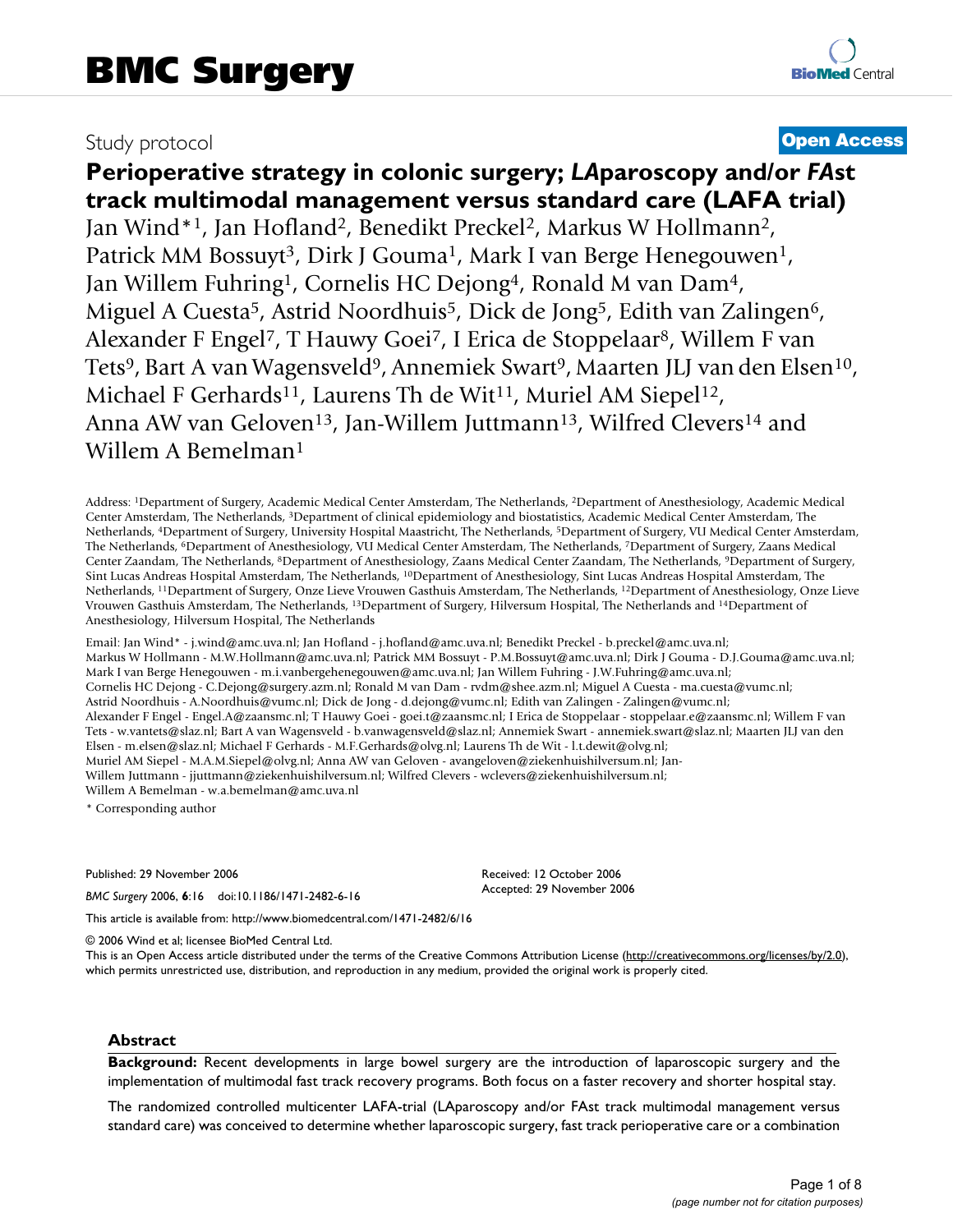of both is to be preferred over open surgery with standard care in patients having segmental colectomy for malignant disease.

**Methods/design:** The LAFA-trial is a double blinded, multicenter trial with a 2 × 2 balanced factorial design. Patients eligible for segmental colectomy for malignant colorectal disease *i.e*. right and left colectomy and anterior resection will be randomized to either open or laparoscopic colectomy, and to either standard care or the fast track program. This factorial design produces four treatment groups; open colectomy with standard care (a), open colectomy with fast track program (b), laparoscopic colectomy with standard care (c), and laparoscopic surgery with fast track program (d). Primary outcome parameter is postoperative hospital length of stay including readmission within 30 days. Secondary outcome parameters are quality of life two and four weeks after surgery, overall hospital costs, morbidity, patient satisfaction and readmission rate.

Based on a mean postoperative hospital stay of  $9 +/- 2.5$  days a group size of 400 patients (100 each arm) can reliably detect a *minimum* difference of 1 day between the four arms (alfa = 0.95, beta = 0.8). With 100 patients in each arm a difference of 10% in subscales of the Short Form 36 (SF-36) questionnaire and social functioning can be detected.

**Discussion:** The LAFA-trial is a randomized controlled multicenter trial that will provide evidence on the merits of fast track perioperative care and laparoscopic colorectal surgery in patients having segmental colectomy for malignant disease.

# **Background**

Recent developments in large bowel surgery are the introduction of laparoscopic surgery and the implementation of multimodal fast track perioperative care programs. Both focus on enhanced recovery and shorter hospital stay as compared to open surgery and traditional care. Laparoscopic colectomy was first described in 1991[1]. Since then a lot of effort has been made to establish its feasibility and safety particularly in laparoscopic colectomy for cancer. Recently, several randomized trials comparing laparoscopic with open colectomy indicated that laparoscopic surgery can be applied safely both for malignant and benign diseases [2-7]. Several systematic reviews that assessed the evidence on the laparoscopic approach for colorectal cancer reported that laparoscopic surgery, in a traditional perioperative care setting was associated with less morbidity, less postoperative pain, earlier recovery and shorter hospital stay[2,8,9]. Furthermore, short term cancer related outcomes such as cancer free resection margins and the number of harvested lymph nodes, as well as long term cancer related outcomes such as disease free survival were comparable between laparoscopic and open surgery[2]. These results stimulated many surgeons in the Netherlands to set up a laparoscopic colorectal program.

At the same time, enthusiasm was raised for the so-called fast track perioperative care program, also referred to as Enhanced Recovery After Surgery (ERAS®), which essentially is a modification of the program initially developed by the Danish surgeon Henrik Kehlet [10-13]. This multimodal program, involving optimalization of several aspects of the perioperative management of patients undergoing colectomy, enables patients to recover earlier and therefore go home as early as three days after open colectomy. Furthermore, postoperative morbidity was reduced [14-19]. The essence of a fast track perioperative care program consists of extensive preoperative counseling, no bowel preparation, no sedative premedication, no preoperative fasting but carbohydrate loaded liquids until two hours prior to surgery, tailored anesthesiology encompassing thoracic epidural anesthesia and short acting anesthetics, perioperative intravenous fluid restriction, minimally invasive surgery (*i.e*. through small incisions or laparoscopy), non-opioid pain management, no routine use of drains and nasogastric tubes, early removal of bladder catheter, standard laxatives and prokinetics, and early and enhanced postoperative feeding and mobilization [10-19].

As these new developments have been introduced in clinical practice, time has come to evaluate their feasibility, safety, and cost-effectiveness in large bowel surgery in a randomized controlled setting. It can be hypothesized that fast track and/or laparoscopy are associated with less attenuation of the patient's condition after surgery resulting in a shorter postoperative hospital stay, a faster recovery to full activity at home, and a better quality of life.

Since it has not been established which combination of perioperative management and surgical approach *i.e*. standard care, fast track care, laparoscopic surgery or open surgery is best in terms of postoperative hospital stay, quality of life, postoperative morbidity, readmission rate, overall costs and patient satisfaction, this is the subject of the present study proposal.

# **Methods/design**

#### *Study objectives*

The objective of this study is to determine whether laparoscopic surgery, fast track perioperative care or a combina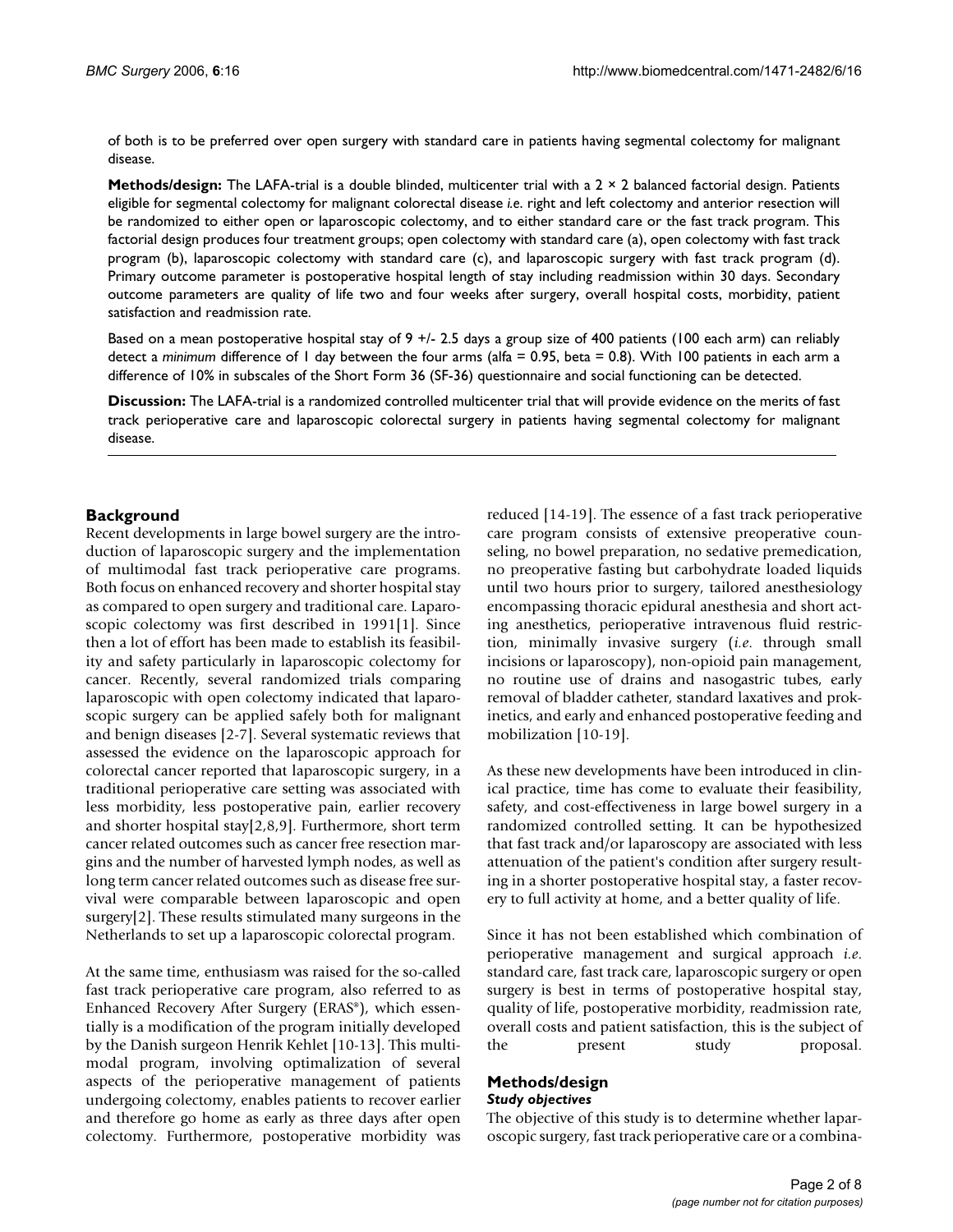tion of both is to be preferred over open surgery with standard care in patients undergoing segmental colectomy for malignant disease. The objective is subdivided in three research questions; first, how laparoscopic surgery compares to open surgery in terms of hospital stay, quality of life and costs? Second, how fast track perioperative care compares to standard care in terms of hospital stay, quality of life, and costs? Finally, what is the added benefit of fast track perioperative care program in laparoscopic surgery in terms of hospital stay, quality of life and costs?

# *Study design*

The LAFA-trial is a randomized multicenter trial, designed as a 2 × 2 balanced factorial design. Patients are blinded for the type of intervention *i.e*. laparoscopic or open surgery. Patients eligible for segmental colectomy, for malignant colorectal disease *i.e*. right and left colectomy and anterior resection will be randomized to either open or laparoscopic colectomy, and to either standard care or the fast track program. This factorial design results in four treatment groups; open colectomy with standard care (a), open colectomy with fast track perioperative care (b), laparoscopic colectomy with standard care (c), and laparoscopic surgery with fast track perioperative care (d) (see Figure 1).

Randomization is performed by an Internet randomization module. Block-randomization is used and the randomization is stratified for the randomizing centers.

# *Primary and secondary endpoint*

The primary endpoint of the LAFA-study is total postoperative hospital stay in days, including hospital stay of patients who are readmitted within 30 days after surgery.

Secondary endpoints are quality of life at two and four weeks after surgery. Quality of life will be measured by two validated questionnaires; Short Form 36 (SF-36) and the Gastro-Intestinal Quality of Life Index (GIQLI). Further secondary endpoints are; medical and non medical costs, morbidity, and mortality within 30 days after surgery, patient satisfaction measured by standardized questionnaires, and readmission rate.

# *Participating centers*

Seven Dutch hospitals of the LAFA-study group, including three academic centers and four non-academic centers, will enroll patients.

# *Study population*

The study population consists of patients eligible for segmental colectomy for malignant colorectal disease viz. right and left colectomy and anterior resection.

Inclusion criteria are; age between 40 and 80 years, colorectal cancer including colon and recto sigmoid cancers, ASA I-III, and informed consent.

Exclusion criteria are; prior midline laparotomy, ASA IV, laparoscopic surgeon not available, emergency surgery and a planned stoma.

# *Ethics*

This study is conducted in accordance with the principles of the Declaration of Helsinki and 'good clinical practice' guidelines. The independent medical ethics committees of the participating hospitals have approved the study protocol. Prior to randomization, written informed consent will be obtained from all patients.

# *Study outline*

Informed consent will be obtained at the outpatient department if the patient fulfills the inclusion and exclusion criteria. Randomization is performed instantly through the study website.

The randomization produces four treatment groups; open colectomy with standard care (a), open colectomy with fast track perioperative care (b), laparoscopic colectomy with standard care (c), and laparoscopic surgery with fast track perioperative care (d) (see Figure 1).

Patients that are randomized to fast track perioperative care will be informed by a "fast track" trial nurse and by the anesthesiologist about the essence of the fast track program. Appointments for these consultations will be made after consulting the surgeon and randomization has been done. All patients randomized to have a fast track perioperative treatment will be admitted to a separate "fast track" ward, where the nurses and medical staff are trained in fast track perioperative management.

Patients who will receive standard treatment are not counseled by the fast track nurse and will have a standard preassessment by the anesthesiologist.

Patient and medical staff will be blinded for the surgical approach until the day of discharge by applying a covering abdominal bandage.

#### *Surgery*

Both open and laparoscopic surgery is done according to the technique applied by the local surgeon. Antibiotic prophylaxis is done according to hospital protocol. All patients will have two enemas before surgery (evening before and morning before). After surgery the surgical wounds are covered with a abdominal dressing in order to blind the medical staff for the type of approach. A requirement for the participating laparoscopic surgeons to per-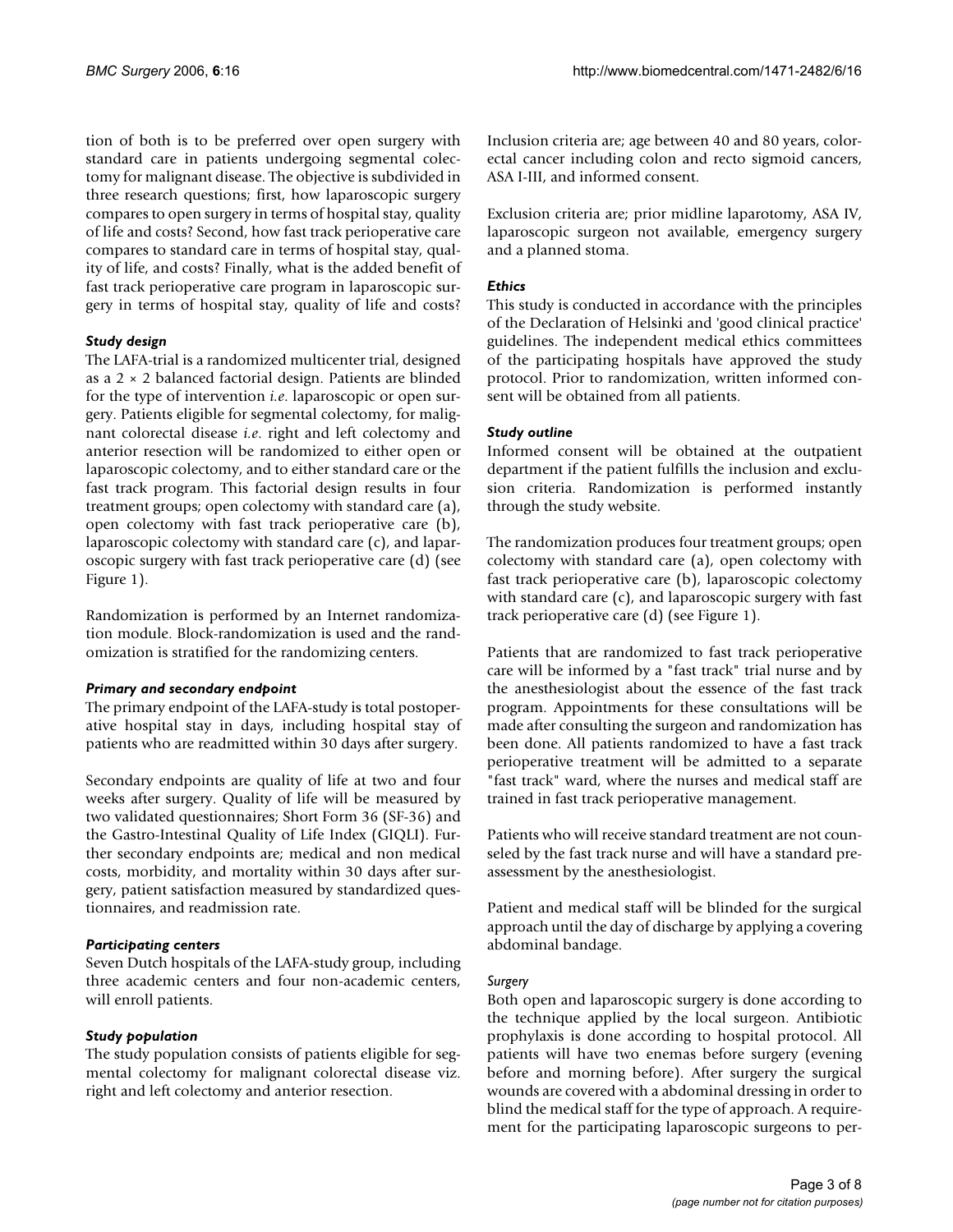

**Figure 1** 

**LAFA-study Flowchart**. R = randomization, SF-36 = Short Form 36, GIQLI = Gastro-Intestinal Quality of Life Index, POS-SUM score = Physiological and Operative Severity Score for the enUmeration of Mortality and Morbidity.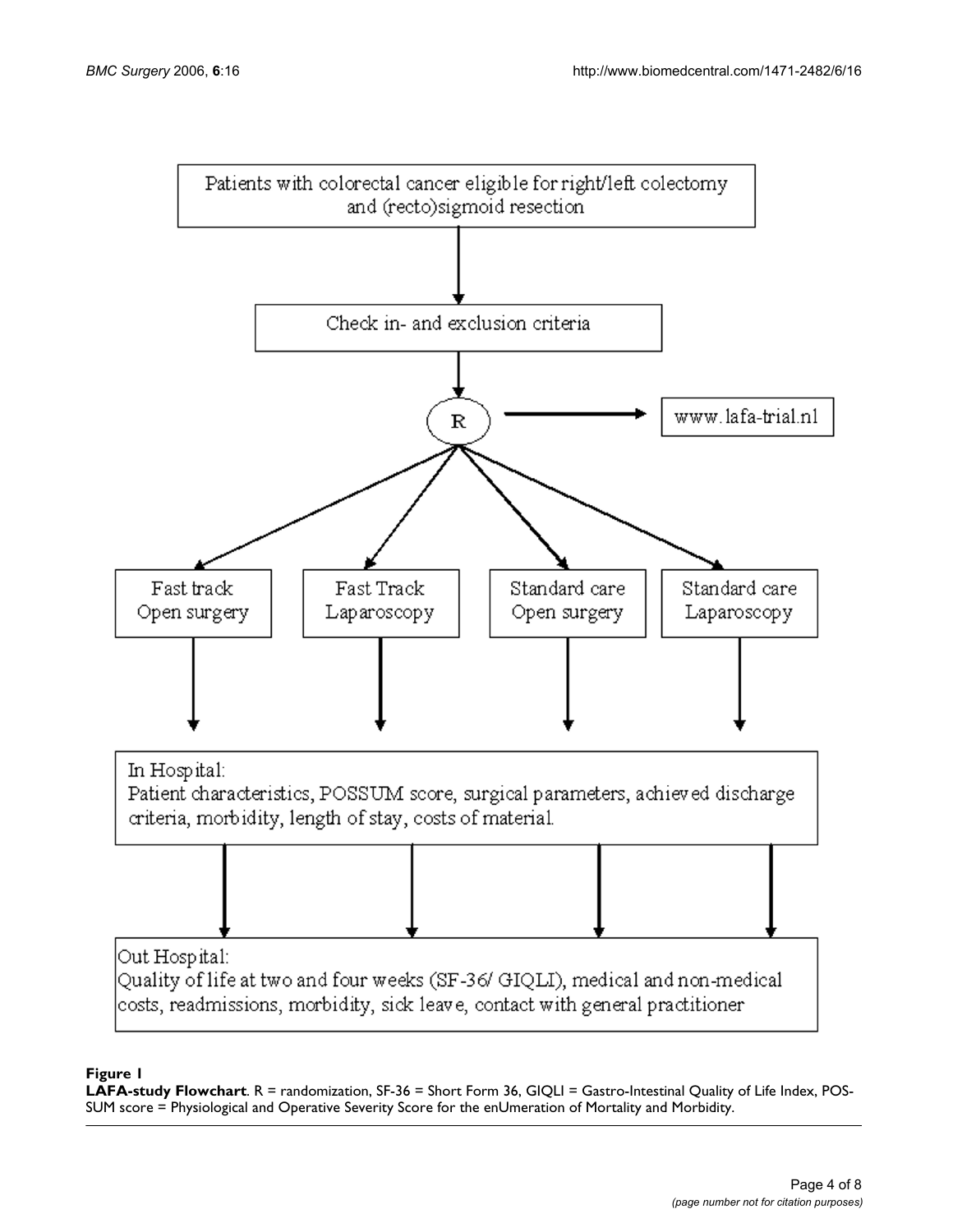form laparoscopic colectomy for cancer is a minimum of 20 laparoscopic colectomies for benign disease as indicated by the proclamation of the American Society of the Colon and Rectum Surgeons in 2004[20,21].

# *Fast track and standard care*

Comparison of the different strategies is only possible when a fast track program is running sufficiently and patients are nursed separately depending on the results of randomization either on a standard care or fast track ward in order to avoid a bias towards fast track treatment by the nursing and medical staff. Patients that have standard care cannot be nursed by nurses that have experience with fast track care. Fast track multimodal management is done according to the protocol summarized in Table 1.

# *Discharge criteria*

Since hospital stay is a primary efficacy parameter, the discharge criteria are defined. Every postoperative day will be noted whether the discharge criteria are met, and other reasons of prolonged hospital stay *e.g*. social environment or patient in acceptance. The discharge criteria include adequate pain control with oral analgesics, no nausea, ability to take solid foods, passage of flatus and/or stool, mobilization and self support as compared to the preoperative level, and acceptance by the patient.

# *Statistical analysis*

#### *Intention to treat*

The analysis will be performed in accordance with the intention to treat principle.

#### *Sample size calculation*

Since both, fast track care and laparoscopy focus on earlier recovery resulting in a reduction of hospital stay, the latter is used as primary efficacy parameter. The mean postoperative hospital stay for segmental bowel resection with standard care is 9 days with a standard deviation of 2.5 days in the Academic Medical Center Amsterdam. Using a 5% significance level, a total sample size of 400 would have a power of >95% to detect a minimum reduction of 1 day in hospital stay between laparoscopic surgery and open surgery, a 1 day reduction in hospital stay between fast track care and standard care, and a power of 80% to detect the same difference between the combination of fast track care with laparoscopic surgery and current treatment.

A much larger difference can be expected between the treatment groups, for instance open surgery and standard care compared to fast track perioperative care and laparoscopic surgery. In order to obtain results with adequate precision we have calculated group size using a difference of 1 day rather than the expected 2–4 days. With a group size of one hundred patients per arm it is possible to find

a significant difference (alfa =  $0.05$ , beta =  $0.1$ ) of at least 10% in subscales of the SF-36, a validated Quality of life Questionnaire, at two weeks after surgery [22-24]. Liem *et al*. demonstrated 20–30% differences in subscales of the SF-36 between laparoscopic versus open hernia repair 1 week after surgery[24]. Maartense *et al*. found a 10% difference in physical and social function two weeks after surgery comparing laparoscopic versus open ileocolic resection in a randomized study from our institution[25].

# *Economic evaluation*

The marginal direct medical, non-medical and time cost differences will be calculated for the four treatment strategies. These will include the additional costs of laparoscopy, of fast track care, as well as the differences due to complications and readmissions.

#### *Data collection and monitoring*

Data are collected via a secured Internet module which is specially designed for the LAFA-study. Data are collected daily until the day of discharge. Preoperatively, and at two and four weeks postoperatively the questionnaires (SF-36/GIQLI) are filled in by the patient. One month postoperatively, the general practitioner is contacted to inform whether he/she was contacted by the patient for problems related to the operation.

There will be regular contact between the study coordinators and the participating centers. One research fellow will monitor the included data of every patient.

# **Discussion**

Fast track programs in colonic surgery have been introduced more than a decade ago with favorable early results. Many elements of these fast track programs are based on solid evidence derived from randomized trials and systematic reviews. However, it is quite surprising, that implementation in daily practice has so far stayed behind [26-28] This can partly be explained by the necessity to break with long-standing traditions, such as preoperative fasting, slow postoperative advancement of oral feeding, and delayed mobilization. In a recent systematic review including six comparative single centre studies, fast track programs were found to reduce the time spent in the hospital and were found to be safe in major abdominal surgery. However, this systematic review demonstrated that the evidence on fast track colonic surgery was scarce[29].

Both, laparoscopic surgery and fast track programs are costly and require extensive expertise. Laparoscopic surgery is costly due to expensive disposables and additional operating time. Furthermore, a considerable learning curve must be mastered. Only 5–8% of the colectomies are therefore done laparoscopically in the Netherlands. Fast track multimodal perioperative care requires addi-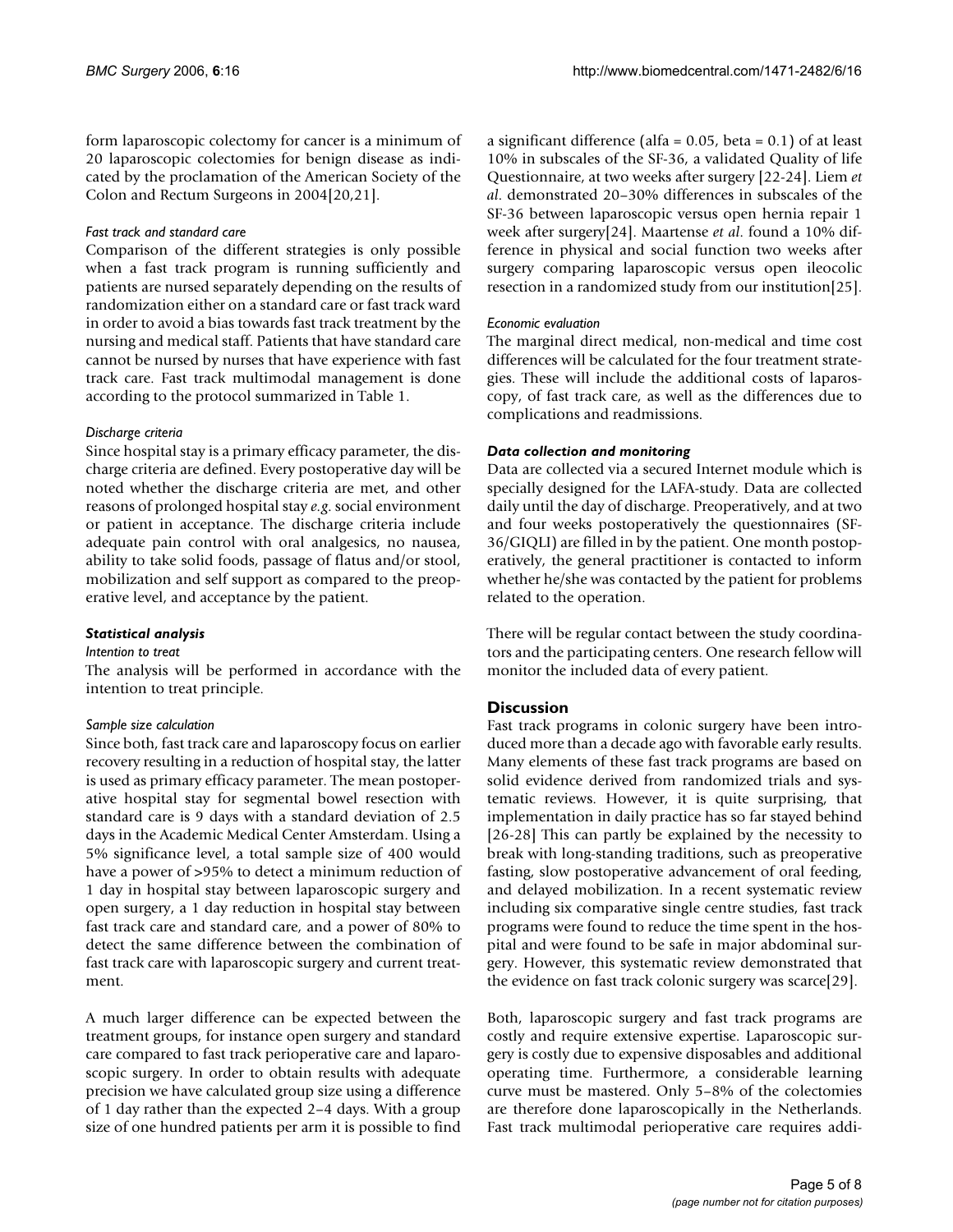# **Table 1: The essence of the fast track care program and standard care program.**

|                                                                                        | <b>FAST-TRACK CARE</b>                                                                                                                                                                                                                                                                                                                                                                                                                                                                                                                                                                                                                                                                                                                                                                                                                                                                                                                                                                                                                                                                                                                                                                                               | <b>STANDARD CARE</b>                                                                                                                                                                                                                                                                                                                                                                                                                                                                                                                                                                                                                                                                                                                                                                                                                                                                                                                                                                                                             |
|----------------------------------------------------------------------------------------|----------------------------------------------------------------------------------------------------------------------------------------------------------------------------------------------------------------------------------------------------------------------------------------------------------------------------------------------------------------------------------------------------------------------------------------------------------------------------------------------------------------------------------------------------------------------------------------------------------------------------------------------------------------------------------------------------------------------------------------------------------------------------------------------------------------------------------------------------------------------------------------------------------------------------------------------------------------------------------------------------------------------------------------------------------------------------------------------------------------------------------------------------------------------------------------------------------------------|----------------------------------------------------------------------------------------------------------------------------------------------------------------------------------------------------------------------------------------------------------------------------------------------------------------------------------------------------------------------------------------------------------------------------------------------------------------------------------------------------------------------------------------------------------------------------------------------------------------------------------------------------------------------------------------------------------------------------------------------------------------------------------------------------------------------------------------------------------------------------------------------------------------------------------------------------------------------------------------------------------------------------------|
| <b>PRE-OPERATIVE PHASE</b>                                                             |                                                                                                                                                                                                                                                                                                                                                                                                                                                                                                                                                                                                                                                                                                                                                                                                                                                                                                                                                                                                                                                                                                                                                                                                                      |                                                                                                                                                                                                                                                                                                                                                                                                                                                                                                                                                                                                                                                                                                                                                                                                                                                                                                                                                                                                                                  |
| Outpatient department of Surgery                                                       | - Scheduling of operation<br>-Information about the fast track program<br>-Informed consent                                                                                                                                                                                                                                                                                                                                                                                                                                                                                                                                                                                                                                                                                                                                                                                                                                                                                                                                                                                                                                                                                                                          | - Scheduling of operation<br>-Informed consent                                                                                                                                                                                                                                                                                                                                                                                                                                                                                                                                                                                                                                                                                                                                                                                                                                                                                                                                                                                   |
| Outpatient department of anesthesiology                                                | - Pre-assessment for risk adjustment<br>-Discussion focusing on placement of thoracic epidural catheter for management of<br>perioperative analgesia<br>-Discussion of the essence of the fast track program                                                                                                                                                                                                                                                                                                                                                                                                                                                                                                                                                                                                                                                                                                                                                                                                                                                                                                                                                                                                         | - Pre-assessment for risk adjustment<br>-Open discussion about different possibilities for management of perioperative analgesia                                                                                                                                                                                                                                                                                                                                                                                                                                                                                                                                                                                                                                                                                                                                                                                                                                                                                                 |
| Pre-admission counseling and guided tour on surgical ward<br><b>DAY OF ADMISSION</b>   | - Yes                                                                                                                                                                                                                                                                                                                                                                                                                                                                                                                                                                                                                                                                                                                                                                                                                                                                                                                                                                                                                                                                                                                                                                                                                | - No                                                                                                                                                                                                                                                                                                                                                                                                                                                                                                                                                                                                                                                                                                                                                                                                                                                                                                                                                                                                                             |
| Intake                                                                                 | - Additional fast track information                                                                                                                                                                                                                                                                                                                                                                                                                                                                                                                                                                                                                                                                                                                                                                                                                                                                                                                                                                                                                                                                                                                                                                                  | - Routine                                                                                                                                                                                                                                                                                                                                                                                                                                                                                                                                                                                                                                                                                                                                                                                                                                                                                                                                                                                                                        |
| <b>Bowel preparation</b>                                                               | - Only enema                                                                                                                                                                                                                                                                                                                                                                                                                                                                                                                                                                                                                                                                                                                                                                                                                                                                                                                                                                                                                                                                                                                                                                                                         | - Only enema                                                                                                                                                                                                                                                                                                                                                                                                                                                                                                                                                                                                                                                                                                                                                                                                                                                                                                                                                                                                                     |
| Pre-operative carbohydrate loaded liquids                                              | - 4 units (preOp®)                                                                                                                                                                                                                                                                                                                                                                                                                                                                                                                                                                                                                                                                                                                                                                                                                                                                                                                                                                                                                                                                                                                                                                                                   | - No                                                                                                                                                                                                                                                                                                                                                                                                                                                                                                                                                                                                                                                                                                                                                                                                                                                                                                                                                                                                                             |
| Diet                                                                                   | - Last meal 6 h before operation                                                                                                                                                                                                                                                                                                                                                                                                                                                                                                                                                                                                                                                                                                                                                                                                                                                                                                                                                                                                                                                                                                                                                                                     | - Last meal until midnight                                                                                                                                                                                                                                                                                                                                                                                                                                                                                                                                                                                                                                                                                                                                                                                                                                                                                                                                                                                                       |
| Pre-anesthetic evening medication                                                      | - Lorazepam, I mg the evening before operation, if necessary                                                                                                                                                                                                                                                                                                                                                                                                                                                                                                                                                                                                                                                                                                                                                                                                                                                                                                                                                                                                                                                                                                                                                         | - Lorazepam, I mg or Temazepam 10 or 20 mg                                                                                                                                                                                                                                                                                                                                                                                                                                                                                                                                                                                                                                                                                                                                                                                                                                                                                                                                                                                       |
| <b>DAY OF SURGERY</b>                                                                  |                                                                                                                                                                                                                                                                                                                                                                                                                                                                                                                                                                                                                                                                                                                                                                                                                                                                                                                                                                                                                                                                                                                                                                                                                      |                                                                                                                                                                                                                                                                                                                                                                                                                                                                                                                                                                                                                                                                                                                                                                                                                                                                                                                                                                                                                                  |
| Pre-operative fasting                                                                  | - No, 2 units CHL 2 h before surgery                                                                                                                                                                                                                                                                                                                                                                                                                                                                                                                                                                                                                                                                                                                                                                                                                                                                                                                                                                                                                                                                                                                                                                                 | - Yes                                                                                                                                                                                                                                                                                                                                                                                                                                                                                                                                                                                                                                                                                                                                                                                                                                                                                                                                                                                                                            |
| Pre-anesthetic medication                                                              | - No                                                                                                                                                                                                                                                                                                                                                                                                                                                                                                                                                                                                                                                                                                                                                                                                                                                                                                                                                                                                                                                                                                                                                                                                                 | - Lorazepam 1 mg, or Midazolam 7.5 mg                                                                                                                                                                                                                                                                                                                                                                                                                                                                                                                                                                                                                                                                                                                                                                                                                                                                                                                                                                                            |
| Anesthetic management<br><b>Surgical Management</b><br>Early post-operative management | - Placement of thoracic epidural catheter (T6-T10, depending on the surgical resection);<br>test-dose (Bupivacaine 0.25% with adrenaline 1:200,000), top-up dose (Bupivacaine 0.25% [±<br>10 ml] with Sufentanil 25 μg, followed by continuous infusion (Bupivacaine 0.125% with<br>Fentanyl 2.5 µg.ml-1) until day 2 postoperative<br>-Combined with balanced general anesthesia<br>-Restricted per-operative fluid infusion regime (Ringers lactate 20 ml.kg <sup>-1</sup> in the 1 <sup>st</sup> h<br>followed by 6 ml.kg-1.h-1)<br>-Use of vasopressor drugs as 1st choice for management of mean blood pressure drop ><br>20% of baseline<br>-Forced body heating (Bair hugger system and warmed IV fluids)<br>-Removal of naso-gastric tube before extubation<br>-Prophylactic use of Odansetron (4 mg) to prevent PONV<br>- Minimal invasive incisions/laparoscopy<br>-Supra-pubic urine catheter<br>-Infiltration of surgical wounds with Bupivacaine<br>-No standard use of abdominal drains<br>- Use of epidural catheter as mentioned before to which Paracetamol $4 \times 1$ g.d <sup>-1</sup> is added<br>-First oral drinks at 2 h post-surgery, supplemented with CHL liquids, 2 units (Nutridrink®) | - Placement of thoracic epidural conform fast track group, or lower level, or PCA-pump.<br>-Combined with balanced general anesthesia<br>-Standard per-operative fluid infusion regime (Ringers lactate 20 ml.kg <sup>-1</sup> in the 1 <sup>st</sup> h followed<br>by $10-12$ ml.kg <sup>-1</sup> .h-1)<br>-Use of extra fluid challenge as $1^{st}$ choice for management of mean blood pressure drop ><br>20% below baseline<br>-Forced body heating (Bair hugger system and warmed IV fluids)<br>-Removal of naso-gastric tube before extubation<br>-Use of Odansetron, Dexamethason or Droperidol for PONV management according to<br>attending anesthesiologist<br>- Median laparotomy approach/laparoscopy<br>-Urine catheter according to attending surgeon<br>-No infiltration of surgical wounds with local anesthetic drugs<br>-No standard use of abdominal drains<br>- Epidural or PCA-morphine to which Paracetamol $4 \times 1$ g.d <sup>-1</sup> and/or Diclofenac $3 \times 50$<br>mg.d <sup>-1</sup> are added |
|                                                                                        | -IV infusion of Ringers lactate 1.5 I.d <sup>-1</sup><br>-Mobilization in the evening (>2 h out of bed)<br>-First semi-solid food intake in the evening                                                                                                                                                                                                                                                                                                                                                                                                                                                                                                                                                                                                                                                                                                                                                                                                                                                                                                                                                                                                                                                              | -Small amount of water orally<br>-IV infusion of Ringers lactate 2.5 l.d <sup>-1</sup><br>-No mobilization scheme                                                                                                                                                                                                                                                                                                                                                                                                                                                                                                                                                                                                                                                                                                                                                                                                                                                                                                                |
| <b>DAY I AFTER SURGERY</b>                                                             |                                                                                                                                                                                                                                                                                                                                                                                                                                                                                                                                                                                                                                                                                                                                                                                                                                                                                                                                                                                                                                                                                                                                                                                                                      |                                                                                                                                                                                                                                                                                                                                                                                                                                                                                                                                                                                                                                                                                                                                                                                                                                                                                                                                                                                                                                  |
| <b>Postoperative Management</b>                                                        | - Oral intake > 2   (including 4 units CHL liquids)<br>-Normal diet<br>-Stop IV fluid administration (leave canulla)<br>-Start laxative (MgO, $2 \times 1$ g.d <sup>-1</sup> )<br>-Close supra-pubic urine catheter and remove when residue < 50 ml<br>-Expand mobilization (> 6 h out of bed)                                                                                                                                                                                                                                                                                                                                                                                                                                                                                                                                                                                                                                                                                                                                                                                                                                                                                                                       | - Diet increased on daily basis<br>-IV fluid administration $(2.5 \text{ Ld}^{-1})$ is continued till adequate oral fluid intake<br>-Mobilization according to attending surgeon                                                                                                                                                                                                                                                                                                                                                                                                                                                                                                                                                                                                                                                                                                                                                                                                                                                 |
| <b>DAY 2 AFTER SURGERY</b>                                                             |                                                                                                                                                                                                                                                                                                                                                                                                                                                                                                                                                                                                                                                                                                                                                                                                                                                                                                                                                                                                                                                                                                                                                                                                                      |                                                                                                                                                                                                                                                                                                                                                                                                                                                                                                                                                                                                                                                                                                                                                                                                                                                                                                                                                                                                                                  |
| <b>Postoperative Management</b>                                                        | - Remove epidural add Diclofenac $3 \times 50$ mg.d <sup>-1</sup><br>-Remove IV cannula<br>-Continue Paracetamol 4 × 1000 mg and laxative<br>-Normal diet<br>-Expand mobilization (> 8 hours)<br>-Plan discharge                                                                                                                                                                                                                                                                                                                                                                                                                                                                                                                                                                                                                                                                                                                                                                                                                                                                                                                                                                                                     | - Epidural removed according to attending anesthesiologist<br>-Continue as on day I untill discharge criteria are fulfilled                                                                                                                                                                                                                                                                                                                                                                                                                                                                                                                                                                                                                                                                                                                                                                                                                                                                                                      |
| DAY 3 AFTER SURGERY                                                                    | - Continue as on day 2 untill discharge criteria are fulfilled                                                                                                                                                                                                                                                                                                                                                                                                                                                                                                                                                                                                                                                                                                                                                                                                                                                                                                                                                                                                                                                                                                                                                       | Continue as on day 2 untill discharge criteria are fulfilled                                                                                                                                                                                                                                                                                                                                                                                                                                                                                                                                                                                                                                                                                                                                                                                                                                                                                                                                                                     |

Page number not for citation purposes)<br>(page number not for citation purposes) *(page number not for citation purposes)* Page 6 of 8

*BMC Surgery* 2006, 6:16 http://www.biomedcentral.com/1471-2482/6/16 **BMC Surgery 2006, 6:16** 

http://www.biomedcentral.com/1471-2482/6/16

CHL: CarboHydrate Loaded, PCA: Patient Controlled Anesthetics, IV: Intra Venous, PONV: PostOperative Nauseaand Vomiting, MgO: Magnesium Oxide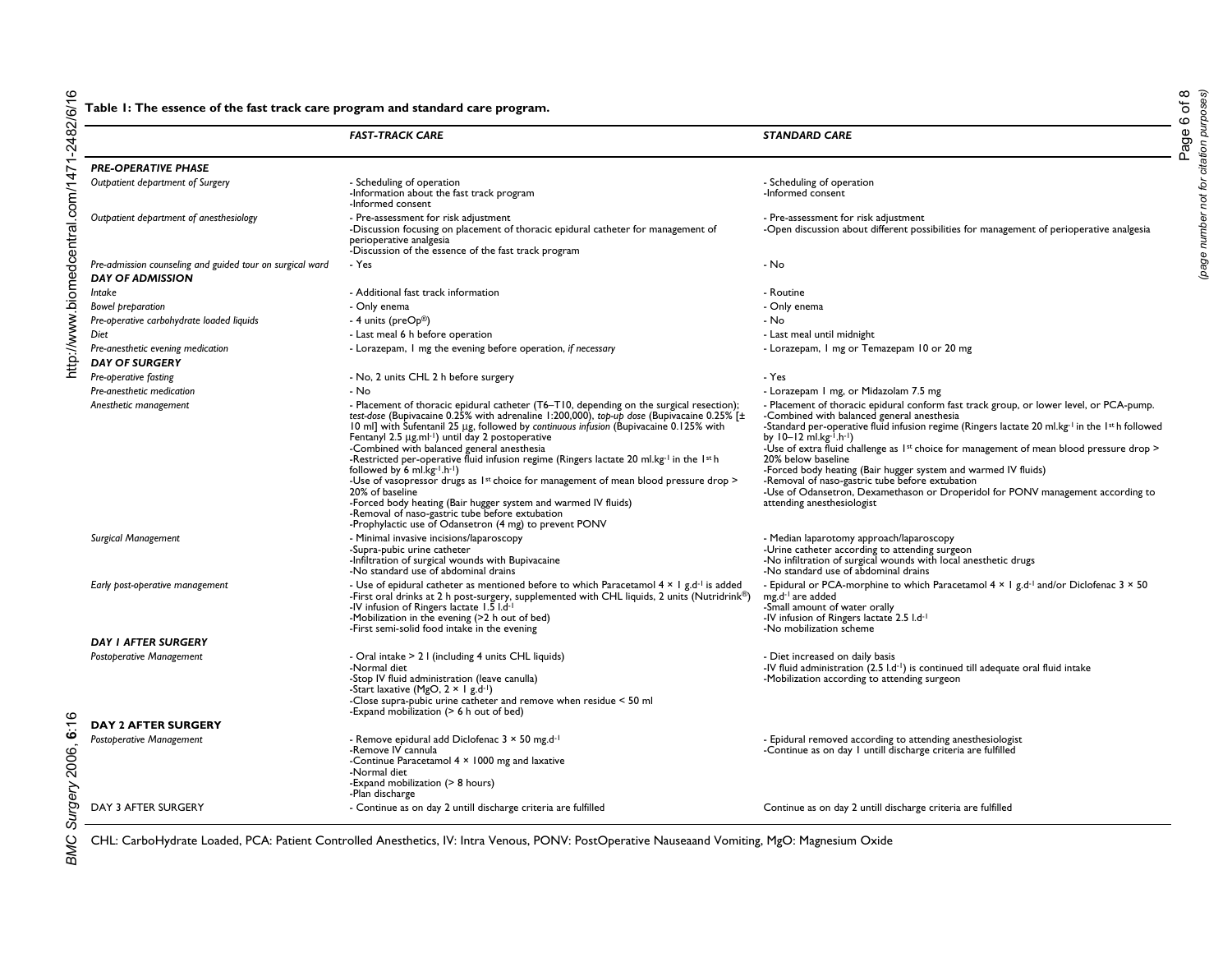tional personnel trained in several aspects of the fast track program to make the program work. It is clear that both, laparoscopic surgery and fast track programs enhance recovery and thereby reduce hospital stay[2,8,29-32]. Shortening hospital stay and reduction of morbidity are attractive, since both increase the availability of beds and might reduce the overall cost of hospital stay. However, despite the current enthusiasm and implementation into daily practice of fast track care and laparoscopic surgery, there are few data available that provide evidence on the optimal combination (laparoscopic or open surgery and fast track or standard care) in terms of shorter hospital stay, reduced morbidity and cost effectiveness.

The largest reduction in hospital stay can probably be achieved by a combination of fast track programs and laparoscopic surgery. However, it is not known what the additional costs of laparoscopic surgery or fast track programs are compared to the reduction in hospital stay that can be achieved with these programs. Since the average postoperative hospital stay after segmental colectomy is still considerable in the Netherlands as well as throughout Europe, an enormous improvement can be expected applying fast track programs and/or laparoscopy. What the relative contribution is in reduction in hospital stay of both methods is unknown. This must be assessed in a setting where patients are blinded for the approach of surgery. The randomized controlled LAFA-trial was conceived to determine whether laparoscopic surgery, fast track perioperative care or a combination of both is to be preferred over open surgery with standard care in patients undergoing segmental colectomy for malignant disease.

# **Abbreviations**

LAFA-trial: LAparoscopy and/or Fast track multimodal management versus standard care trial

ASA: American Society of Anaesthesiologists

ERAS®: Enhanced Recovery After Surgery

GIQLI: Gastro-Intestinal Quality of Life Index

SF-36: Short Form-36

#### **Competing interests**

The author(s) declare that they have no competing interests.

#### **Authors' contributions**

JW drafted the manuscript. WAB co-authored the writing of the manuscript. All other authors participated in the design of the study during several meetings and are local investigators at the participating centers.

All authors edited the manuscript and read and approved the final manuscript.

#### **Acknowledgements**

ZonMw, grant number 945-06-901

Johnson and Johnson International

Nutricia

CHC Dejong is supported by a ZonMw clinical fellowship (grant number 907-00-033) and is a member of the ERAS® group, which is supported by an unrestricted grant from Fresenius-Kabi

All authors are member of the LAFA-study group

#### **References**

- Jacobs M, Verdeja JC, Goldstein HS: [Minimally invasive colon](http://www.ncbi.nlm.nih.gov/entrez/query.fcgi?cmd=Retrieve&db=PubMed&dopt=Abstract&list_uids=1688289) **[resection \(laparoscopic colectomy\).](http://www.ncbi.nlm.nih.gov/entrez/query.fcgi?cmd=Retrieve&db=PubMed&dopt=Abstract&list_uids=1688289)** *Surg Laparosc Endosc* 1991, **1:**144-150.
- 2. Reza MM, Blasco JA, Andradas E, Cantero R, Mayol J: **[Systematic](http://www.ncbi.nlm.nih.gov/entrez/query.fcgi?cmd=Retrieve&db=PubMed&dopt=Abstract&list_uids=16845692) [review of laparoscopic versus open surgery for colorectal](http://www.ncbi.nlm.nih.gov/entrez/query.fcgi?cmd=Retrieve&db=PubMed&dopt=Abstract&list_uids=16845692) [cancer.](http://www.ncbi.nlm.nih.gov/entrez/query.fcgi?cmd=Retrieve&db=PubMed&dopt=Abstract&list_uids=16845692)** *Br J Surg* 2006, **93:**921-928.
- 3. Lacy AM, Garcia-Valdecasas JC, Delgado S, Castells A, Taura P, Pique JM, Visa J: **[Laparoscopy-assisted colectomy versus open colec](http://www.ncbi.nlm.nih.gov/entrez/query.fcgi?cmd=Retrieve&db=PubMed&dopt=Abstract&list_uids=12103285)[tomy for treatment of non-metastatic colon cancer: a ran](http://www.ncbi.nlm.nih.gov/entrez/query.fcgi?cmd=Retrieve&db=PubMed&dopt=Abstract&list_uids=12103285)[domised trial.](http://www.ncbi.nlm.nih.gov/entrez/query.fcgi?cmd=Retrieve&db=PubMed&dopt=Abstract&list_uids=12103285)** *Lancet* 2002, **359:**2224-2229.
- 4. **[A comparison of laparoscopically assisted and open colec](http://www.ncbi.nlm.nih.gov/entrez/query.fcgi?cmd=Retrieve&db=PubMed&dopt=Abstract&list_uids=15141043)[tomy for colon cancer.](http://www.ncbi.nlm.nih.gov/entrez/query.fcgi?cmd=Retrieve&db=PubMed&dopt=Abstract&list_uids=15141043)** *N Engl J Med* 2004, **350:**2050-2059.
- 5. Leung KL, Kwok SP, Lam SC, Lee JF, Yiu RY, Ng SS, Lai PB, Lau WY: **[Laparoscopic resection of rectosigmoid carcinoma: prospec](http://www.ncbi.nlm.nih.gov/entrez/query.fcgi?cmd=Retrieve&db=PubMed&dopt=Abstract&list_uids=15081650)[tive randomised trial.](http://www.ncbi.nlm.nih.gov/entrez/query.fcgi?cmd=Retrieve&db=PubMed&dopt=Abstract&list_uids=15081650)** *Lancet* 2004, **363:**1187-1192.
- 6. Maartense S, Dunker MS, Slors JF, Cuesta MA, Gouma DJ, van Deventer SJ, van Bodegraven AA, Bemelman WA: **[Hand-assisted](http://www.ncbi.nlm.nih.gov/entrez/query.fcgi?cmd=Retrieve&db=PubMed&dopt=Abstract&list_uids=15570204) [laparoscopic versus open restorative proctocolectomy with](http://www.ncbi.nlm.nih.gov/entrez/query.fcgi?cmd=Retrieve&db=PubMed&dopt=Abstract&list_uids=15570204) [ileal pouch anal anastomosis: a randomized trial.](http://www.ncbi.nlm.nih.gov/entrez/query.fcgi?cmd=Retrieve&db=PubMed&dopt=Abstract&list_uids=15570204)** *Ann Surg* 2004, **240:**984-991.
- 7. Tuynman JB, Bemelman WA, van Lanschot JJ: **[\[Laparoscopic resec](http://www.ncbi.nlm.nih.gov/entrez/query.fcgi?cmd=Retrieve&db=PubMed&dopt=Abstract&list_uids=15587048)[tion of colon carcinoma\].](http://www.ncbi.nlm.nih.gov/entrez/query.fcgi?cmd=Retrieve&db=PubMed&dopt=Abstract&list_uids=15587048)** *Ned Tijdschr Geneeskd* 2004, **148:**2315-2318.
- 8. Abraham NS, Young JM, Solomon MJ: **[Meta-analysis of short-term](http://www.ncbi.nlm.nih.gov/entrez/query.fcgi?cmd=Retrieve&db=PubMed&dopt=Abstract&list_uids=15449261) [outcomes after laparoscopic resection for colorectal cancer.](http://www.ncbi.nlm.nih.gov/entrez/query.fcgi?cmd=Retrieve&db=PubMed&dopt=Abstract&list_uids=15449261)** *Br J Surg* 2004, **91:**1111-1124.
- 9. Schwenk W, Haase O, Neudecker J, Muller JM: **[Short term bene](http://www.ncbi.nlm.nih.gov/entrez/query.fcgi?cmd=Retrieve&db=PubMed&dopt=Abstract&list_uids=16034888)[fits for laparoscopic colorectal resection.](http://www.ncbi.nlm.nih.gov/entrez/query.fcgi?cmd=Retrieve&db=PubMed&dopt=Abstract&list_uids=16034888)** *Cochrane Database Syst Rev* 2005:CD003145.
- 10. Fearon KC, Ljungqvist O, Von MM, Revhaug A, Dejong CH, Lassen K, Nygren J, Hausel J, Soop M, Andersen J, Kehlet H: **[Enhanced recov](http://www.ncbi.nlm.nih.gov/entrez/query.fcgi?cmd=Retrieve&db=PubMed&dopt=Abstract&list_uids=15896435)[ery after surgery: a consensus review of clinical care for](http://www.ncbi.nlm.nih.gov/entrez/query.fcgi?cmd=Retrieve&db=PubMed&dopt=Abstract&list_uids=15896435)** [patients undergoing colonic resection.](http://www.ncbi.nlm.nih.gov/entrez/query.fcgi?cmd=Retrieve&db=PubMed&dopt=Abstract&list_uids=15896435) **24:**466-477.
- 11. Wilmore DW, Kehlet H: **[Management of patients in fast track](http://www.ncbi.nlm.nih.gov/entrez/query.fcgi?cmd=Retrieve&db=PubMed&dopt=Abstract&list_uids=11222424) [surgery.](http://www.ncbi.nlm.nih.gov/entrez/query.fcgi?cmd=Retrieve&db=PubMed&dopt=Abstract&list_uids=11222424)** *BMJ* 2001, **322:**473-476.
- 12. Kehlet H, Wilmore DW: **[Multimodal strategies to improve sur](http://www.ncbi.nlm.nih.gov/entrez/query.fcgi?cmd=Retrieve&db=PubMed&dopt=Abstract&list_uids=12095591)[gical outcome.](http://www.ncbi.nlm.nih.gov/entrez/query.fcgi?cmd=Retrieve&db=PubMed&dopt=Abstract&list_uids=12095591)** *Am J Surg* 2002, **183:**630-641.
- 13. Wind J, Maessen J, Polle SW, Bemelman WA, von Meyenfeldt MF, Dejong CH: **[\[Elective colon surgery according to a 'fast-track'](http://www.ncbi.nlm.nih.gov/entrez/query.fcgi?cmd=Retrieve&db=PubMed&dopt=Abstract&list_uids=16503020) [programme\].](http://www.ncbi.nlm.nih.gov/entrez/query.fcgi?cmd=Retrieve&db=PubMed&dopt=Abstract&list_uids=16503020)** *Ned Tijdschr Geneeskd* 2006, **150:**299-304.
- 14. Delaney CP, Zutshi M, Senagore AJ, Remzi FH, Hammel J, Fazio VW: **[Prospective, randomized, controlled trial between a path](http://www.ncbi.nlm.nih.gov/entrez/query.fcgi?cmd=Retrieve&db=PubMed&dopt=Abstract&list_uids=12847356)way of controlled rehabilitation with early ambulation and diet and traditional postoperative care after laparotomy and [intestinal resection.](http://www.ncbi.nlm.nih.gov/entrez/query.fcgi?cmd=Retrieve&db=PubMed&dopt=Abstract&list_uids=12847356)** *Dis Colon Rectum* 2003, **46:**851-859.
- 15. Zutshi M, Delaney CP, Senagore AJ, Mekhail N, Lewis B, Connor JT, Fazio VW: **[Randomized controlled trial comparing the con](http://www.ncbi.nlm.nih.gov/entrez/query.fcgi?cmd=Retrieve&db=PubMed&dopt=Abstract&list_uids=15792748)[trolled rehabilitation with early ambulation and diet path](http://www.ncbi.nlm.nih.gov/entrez/query.fcgi?cmd=Retrieve&db=PubMed&dopt=Abstract&list_uids=15792748)way versus the controlled rehabilitation with early ambulation and diet with preemptive epidural anesthesia/ [analgesia after laparotomy and intestinal resection.](http://www.ncbi.nlm.nih.gov/entrez/query.fcgi?cmd=Retrieve&db=PubMed&dopt=Abstract&list_uids=15792748)** *Am J Surg* 2005, **189:**268-272.